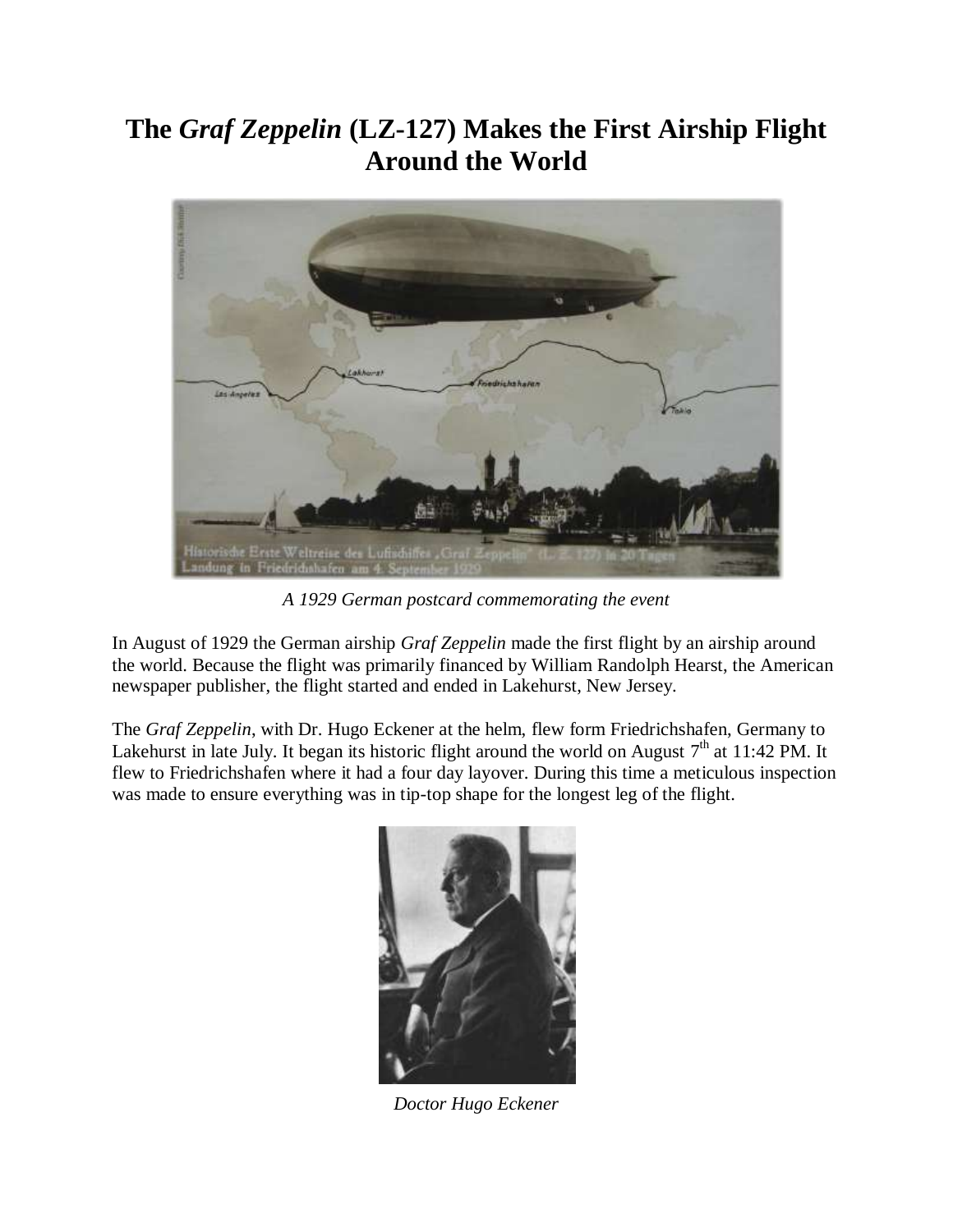On August 15 it left Friedrichshafen bound for Tokyo where it arrived in the evening of the  $19<sup>th</sup>$ . Originally it had been planned that the airship would fly over Moscow, however, due to the prevailing weather conditions; it was deemed to be unwise to do this. Stalin was incensed and felt slighted. To appease him a flight was scheduled for the following year that would fly over Moscow.

The flight from Tokyo to Los Angeles began on August  $23<sup>rd</sup>$ . As the airship was approaching the Pacific coast of the United States, Dr. Eckener decided to time the flight in such a manner that they would fly over San Francisco and the Golden Gate Bridge just before sundown, which made for spectacular views as the ship gleamed in the evening sunlight. The dirigible arrived in Los Angeles on August 26 in the early morning.

The last leg of the flight began shortly after midnight, August 27. On its way to the East Coast and Lakehurst the *Graf Zeppelin* flew over several cities including Kansas City, Chicago, Detroit, Cleveland and Akron. It moored at Lakehurst in the morning of August 29.

Although this concluded the round-the-world flight sponsored by Hearst, in Germany the roundthe world flight was deemed to have originated and ended in Friedrichshafen where the airship arrived on Sept 4.

| From            | T <sub>0</sub>  | <b>Depart</b>       | <b>Arrival</b>        | <b>Kms</b><br>flown | <b>Miles</b><br>flown |
|-----------------|-----------------|---------------------|-----------------------|---------------------|-----------------------|
| Lakehurst       | Friedrichshafen | Aug 7<br>11:45 PM   | Aug $10$<br>1:05 PM   | 7067                | 4391                  |
| Friedrichshafen | Tokyo           | Aug $15$<br>4:30 AM | Aug 19<br>6:30 PM     | 11243               | 6986                  |
| Tokyo           | Los Angeles     | Aug $23$<br>3:15 PM | Aug $26$<br>5:15 AM   | 9653                | 5998                  |
| Los Angeles     | Lakehurst       | Aug 27<br>12:15 AM  | Aug $29$<br>$7:15$ AM | 4822                | 2996                  |
| Lakehurst       | Friedrichshafen | Sep 1<br>$7:15$ AM  | Sep 4<br>8:45 AM      | 8478                | 5268                  |

The last leg from Lakehurst to Friedrichshafen followed a more southerly path, thereby increasing the flying time and distance.

In addition to having been the first round-the-world flight made by an airship, it was the first round-the-world flight carrying passengers. It was also the first non-stop crossing of the Pacific Ocean by an aircraft. Lady Drummond-Hay who was on the flight covering it for the Hearst newspapers, became the first woman to cross the Pacific ocean by air and also the first woman to fly around the world.